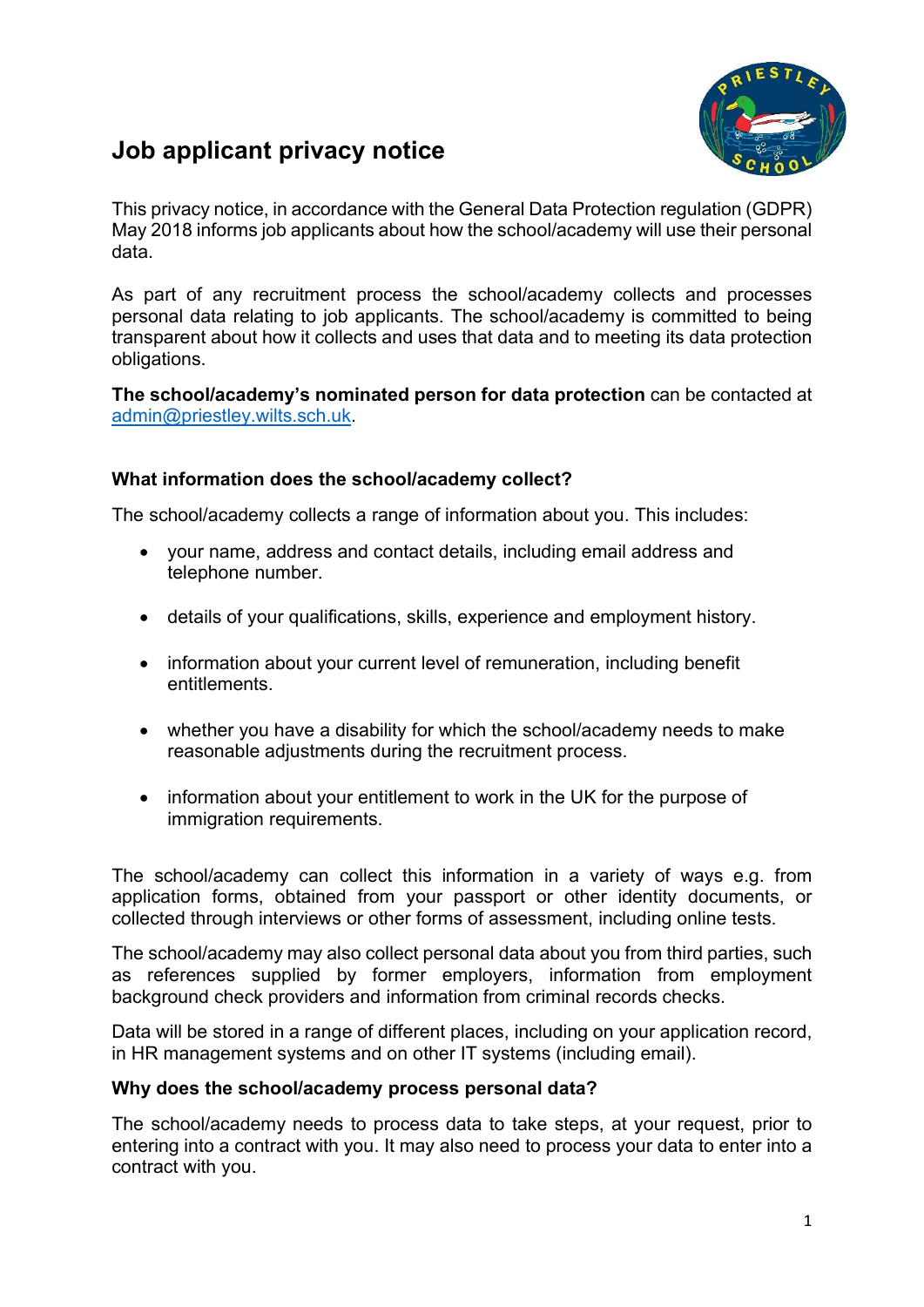In some cases, the school/academy needs to process data to ensure that it is complying with its legal obligations e.g. it is required to check a successful applicant's eligibility to work in the UK before employment starts.

Processing personal data from job applicants and keeping records of the process allows the school/academy to deliver a service, manage the recruitment process, assess and confirm a candidate's suitability for employment and decide to whom to offer a job. The school/academy may also need to process data from job applicants to respond to and defend against legal claims.

The school/academy may process special categories of data, such as information about ethnic origin, sexual orientation or religion or belief, to monitor recruitment statistics for equality monitoring purposes. It also collects information about whether applicants are disabled to make reasonable adjustments for candidates who have a disability. The school/academy processes such information to carry out its obligations and exercise specific rights in relation to employment.

The school/academy is obliged to seek information about criminal convictions and offences because it is necessary for it to carry out its obligations and exercise specific rights in relation to employment and to undertake our safeguarding role for the protection of children.

If your application is successful, the school/academy will retain the information provided on this form on your file. If your application is unsuccessful, all documentation relating to your application will normally be confidentially destroyed after six months.

### Who has access to data?

Your information may be shared internally for the purposes of the recruitment exercise. This includes HR and interviewers involved in the recruitment process.

The school/academy will share your data with former employers and referees to obtain references prior to interview or before an offer of employment is made. The school/academy will not share your data with other third parties unless your application for employment is successful and it makes you an offer of employment. If successful, the school/academy will then share your data with employment background check providers to obtain necessary background checks for example the Disclosure and Barring Service to obtain necessary criminal records checks.

For applicants who require permission to work in the United Kingdom the school/academy may need to share personal data with legal advisers and the Home Office to make sure it complies with immigration requirements.

WWe may supply a reference to a prospective employer in response to an official reference request.

### How does the school/academy protect data?

The school/academy takes the security of your data seriously. It has internal policies and controls in place to ensure that your data is not lost, accidentally destroyed, misused or disclosed, and is not accessed except by our employees in the proper performance of their duties.